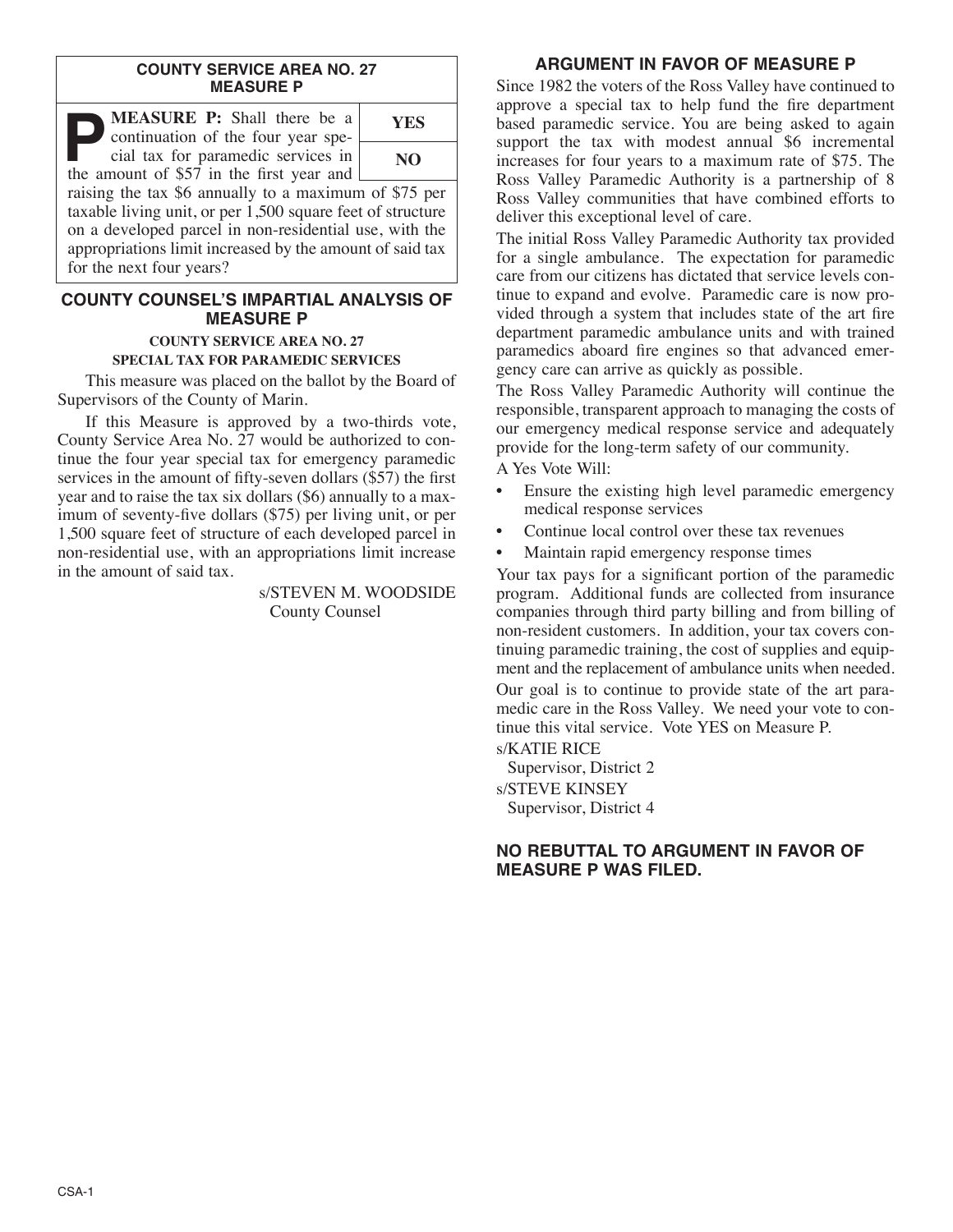# **ARGUMENT AGAINST MEASURE P**

Citizens for Sustainable Pension Plans recommends that you vote "NO" on Measure P. Our reasoning follows:

- Measure P requests taxpayer money to provide services that should be funded through the normal operating revenues of the Service Area.
- The Service Area has asked for funding to mask the systematic mismanagement of their operations.
- Money is fungible. A "YES" vote on Measure P is a vote to allow our elected officials to avoid setting priorities and allocating funds appropriately.
- The systematic mismanagement of operations is highlighted through excessive pensions and retiree medical plans.

Mismanaged pensions and other retirement plans are endemic in the public sector and the Service Area is no exception. These plans suffer from major problems:

- The plans are extremely generous. The value of the plans dwarfs the value of corresponding plans provided in the private sector.
- In addition to their lavish plan costs, the plans are subject to extreme cost fluctuations and risk. The costs of plans are based upon very optimistic assumptions. Unless those assumptions are met (and they have not been this century), there is a funding shortfall (i.e., unfunded liability). This shortfall is recovered through increased contributions from the Service Area (i.e., the taxpayer).
- These higher contributions come at a cost. Either the Service Area reduces services or it requests more money. Measure P is an example of a request for more money from the taxpayer.

If taxpayers vote for Measure P, they are enabling the Service Area to continue its mismanagement by maintaining its rich and financially volatile retirement plans. A better idea is that the Service Area reform its plans to stabilize its budget and to eliminate the need for taxpayer requests such as Measure P.

Vote against this measure!

s/JODY MORALES

Founder and President, Citizens for Sustainable Pension Plans

### **REBUTTAL TO ARGUMENT AGAINST MEASURE P**

Although we understand the concerns about pension costs cited in the argument against Measure P, this measure is about supporting existing critical public safety services. The RVPA exists to support a well-integrated, community based program that seeks to reduce costs through efficiencies gained through a shared service. The total FY 2014- 15 budget for CSA 27 is \$35,800.

- Measure P's \$6 annual increase for four years will ensure the continued provision of these critical emergency services for residents.
- The Ross Valley Paramedic Authority has been voter-funded since 1983. It is one of the longest running and most successful regional agency partnerships in Marin.
- Due to the cost associated with providing paramedic first response and ambulance transport services, each of the eight communities in the Ross Valley formed the RVPA partnership in order to share the costs of the program, which saves taxpayer dollars vs. independent city, town and County programs for this service.
- The RVPA parcel tax funds are only used to provide emergency response, fire department based, advanced life support paramedic services.
- Because of the funding support of the RVPA property tax, there is no direct cost to Ross Valley residents for paramedic care or emergency ambulance transport.
- If Measure P fails, patients could be directly charged to help offset the costs of providing paramedic service and ambulance transport. These direct charges could adversely impact elderly residents who are on a fixed income rather than being shared by the community. We urge your support of Measure P.

### s/PETER R. ARRIGONI

Retired, County of Marin Board of Supervisors s/JENNIFER RIENKS

PhD, Director, Marin Healthcare District

s/GARY HROMADA

President, Oak Manor Homeowners Association

s/SHARON J. JACKSON

Board Member, Whistlestop;

former Director, Marin Healthcare District

s/ROGER MEAGOR

Retired, Fire Chief, Ross Valley Fire Department